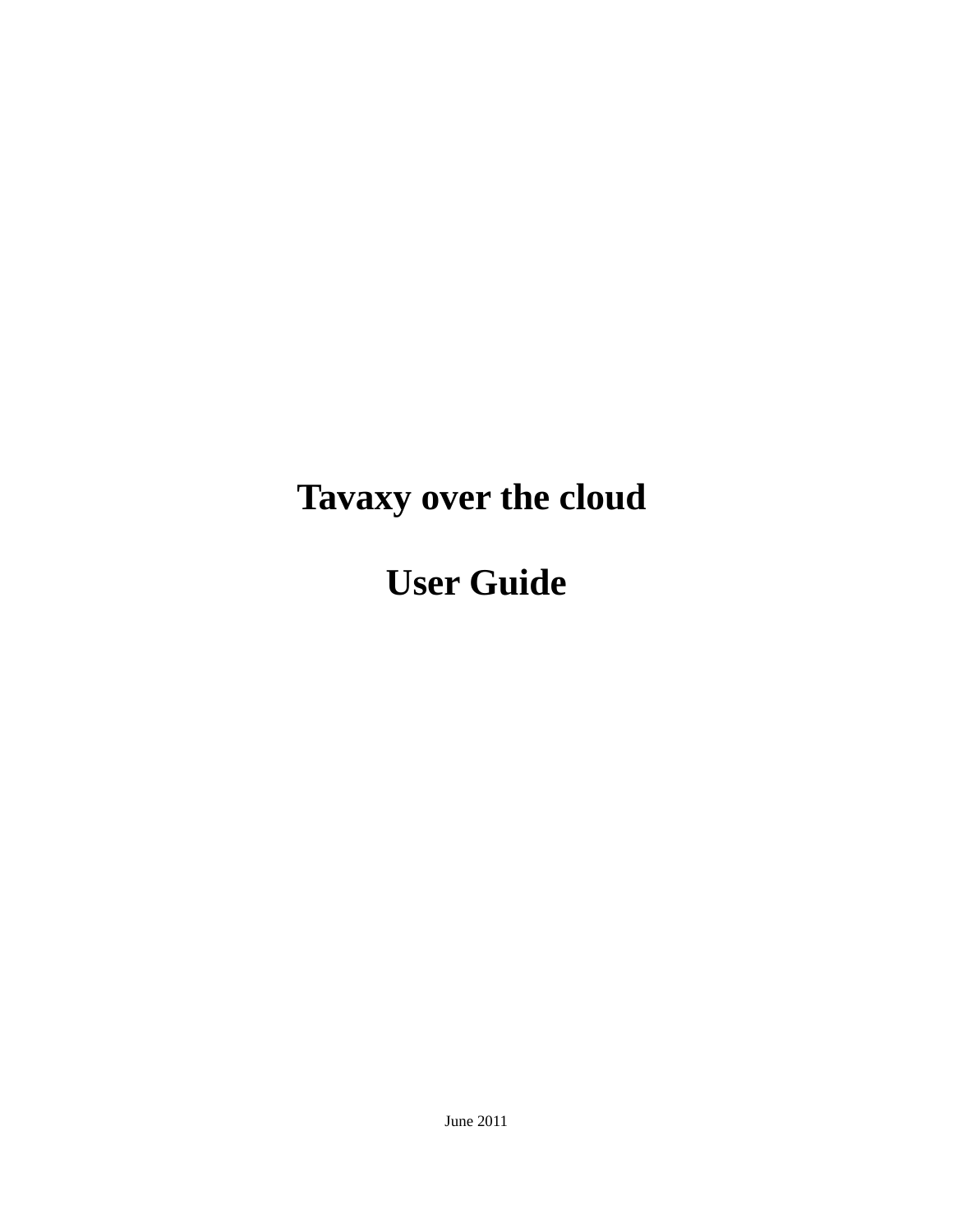Tavaxy allows users and organizations to run the whole system on Amazon EC2 Cloud. This is a good solution as

- 1. There is no upfront cost for purchasing computational infrastruture.
- 2. Infra-structure size is elastic and new machines can be added on demand.
- 3. Low technicality level is required.

Using Tavaxy for the cloud:

Currently, Tavaxy is only supporting Amazon Web Services. There is Tavaxy images in EU West (Ireland) and US East (N. Virginia)

- 1. Go to [http://console.aws.amazon.com](http://console.aws.amazon.com/) and sign in by your amazon account.
- 2. Go to your desired region (EU West or US West)
- 3. Select 'Launch Instance' from EC2 Dashboard.
- 4. Search for Tavaxy Amazon Image (ami-ID), most recent images are
	- a. **EU West**: *#################### Put Final ami-ID here*
	- b. **US West:** *#################### Put Final ami-ID here*
- 5. Select the AMI
- 6. Select the instance type (small,large,x-large).

### Note:

- Remaining machines will be from the same type.
- To know more about the instances specification go to <http://aws.amazon.com/ec2/instance-types/>
- 7. Click 'Continue'
- 8. Choose the default Keneral ID and RAM Disk ID
- 9. Click 'Continue'.
- 10. Name the instance if you want
- 11. Choose or Create a KeyPair to use, this is important to able to access the machine remotely through SSH.
- 12. Click 'Continue'
- 13. For Firewall configuration: choose 'create a new security group'
	- a. Set Name as you like we suggest Tavaxy
	- b. Description: Tavaxy Firewall Configuration
	- c. Allow the following ports:
		- $\cdot$  HTTP (80)
		- HTTPS (443)
		- SSH $(22)$
		- My SQL (3306)
		- Custom TCP rule: 5000 for Tavaxy communication
		- Custom TCP rule: 15000-15999 for PBS Torque
		- Custom UDP rule: 15000-15999 for PBS Torque
- 14. Click 'Continue'
- 15. Review the information
- 16. Click 'Launch'

 A new instance will start, you will find a new row in your console. The machine initially will have a pending state. Wait till the state is change to 'running'.

17. After the machine is running, click on the machine to select it. From the information panel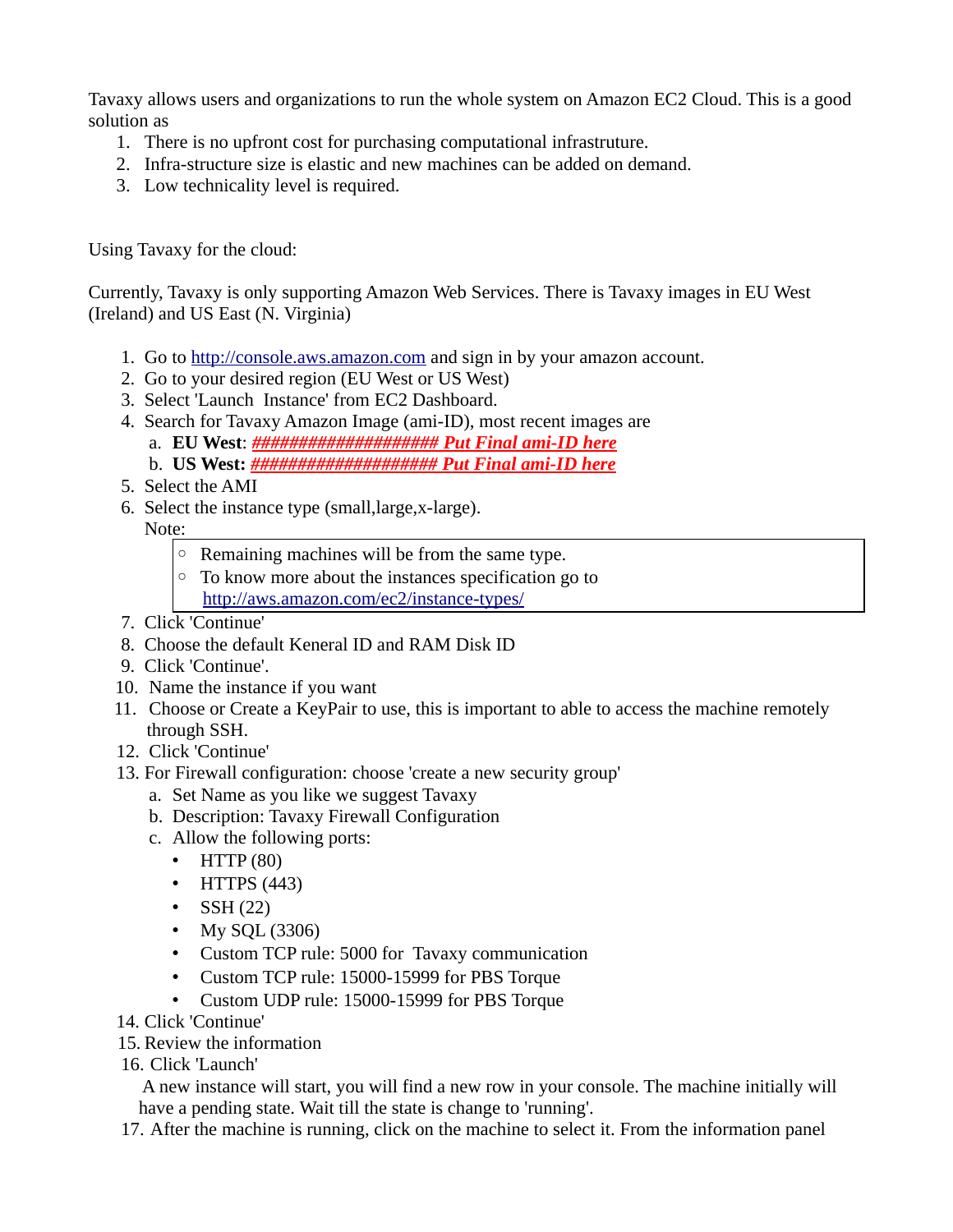below, find 'public DNS' and copy it as in Fig. 1

| <b>Navigation</b>                                      |                                       | <b>My Instances</b>                                                    |                           |                                          |                      |                                       |                   |                        |                       |  |
|--------------------------------------------------------|---------------------------------------|------------------------------------------------------------------------|---------------------------|------------------------------------------|----------------------|---------------------------------------|-------------------|------------------------|-----------------------|--|
| <b>Region:</b>                                         | Launch Instance<br>Instance Actions – |                                                                        |                           |                                          |                      |                                       |                   | Refresh<br>Show/Hide   |                       |  |
| $\circ$<br>EU West (Ireland) $\blacktriangledown$      | Viewing: All Instances                |                                                                        |                           | $\hat{\mathbb{I}}$<br>All Instance Types |                      |                                       |                   | 16                     | 1 to 4 of 4 Instances |  |
| > EC2 Dashboard                                        |                                       | Y6<br><b>Name</b>                                                      | <b>Instance</b>           | <b>AMI ID</b>                            | <b>Root Device</b>   | <b>Type</b>                           | <b>Status</b>     | <b>Security Groups</b> | <b>Key Pair Name</b>  |  |
| <b>INSTANCES</b>                                       | u                                     | <b>NUBIOS</b>                                                          | i-4d20f93b                | ami-f6340182                             | ebs                  | t1.micro                              | $\bullet$ running | <b>OurSecurity</b>     | <b>MyEUKey</b>        |  |
| <b>&gt; Instances</b>                                  | c                                     | <b>WAMI</b>                                                            | i-8d328dfb                | ami-45b18631                             | ebs                  | c1.xlarge                             | $\bullet$ stopped | <b>OurSecurity</b>     | <b>MyEUKey</b>        |  |
| > Spot Requests                                        | L                                     | TavaxySetup                                                            | i-b8bf2ece                | ami-2b1d2b5f                             | ebs                  | t1.micro                              | stopped           | <b>OurSecurity</b>     | <b>MyEUKey</b>        |  |
| > Reserved Instances                                   | $\blacktriangleright$                 | empty                                                                  | i-d89ef3ae                | ami-f0ac9a84                             | ebs                  | m1.large                              | $\Box$ running    | Tavaxy                 | EUKey2                |  |
| <b>IMAGES</b>                                          |                                       |                                                                        |                           |                                          |                      |                                       |                   |                        |                       |  |
| > AMIs                                                 |                                       |                                                                        |                           |                                          | $\tau$ $\tau$ $\tau$ |                                       |                   |                        |                       |  |
| <b>&gt; Bundle Tasks</b>                               |                                       | <b>Source/Dest. Check:</b>                                             |                           |                                          |                      | <b>Virtualization:</b><br>paravirtual |                   |                        |                       |  |
| <b>FLASTIC BLOCK STORE</b>                             |                                       | <b>Placement Group:</b>                                                |                           |                                          |                      | r-5662cb20<br><b>Reservation:</b>     |                   |                        |                       |  |
| <b>&gt; Volumes</b><br>> Snapshots                     |                                       | <b>RAM Disk ID:</b>                                                    |                           |                                          |                      | <b>Platform:</b>                      |                   |                        |                       |  |
|                                                        |                                       | <b>Key Pair Name:</b>                                                  |                           | EUKey2                                   |                      | <b>Kernel ID:</b>                     |                   | aki-4feec43b           |                       |  |
| <b>NETWORKING &amp; SECURITY -</b>                     |                                       | <b>Monitoring:</b>                                                     | basic                     |                                          |                      | <b>AMI Launch Index:</b>              |                   | $\bf{0}$               |                       |  |
| <b>&gt; Security Groups</b><br><b>&gt; Elastic IPs</b> |                                       | <b>Elastic IP:</b>                                                     |                           |                                          | <b>Root Device:</b>  |                                       |                   | sda1                   |                       |  |
| > Placement Groups                                     |                                       | <b>Root Device Type:</b>                                               |                           | ebs                                      |                      | <b>Tenancy:</b>                       |                   | default                |                       |  |
| > Load Balancers                                       |                                       | Lifecycle:                                                             | normal                    |                                          |                      |                                       |                   |                        |                       |  |
| <b>&gt; Key Pairs</b>                                  |                                       | <b>Block Devices:</b>                                                  | sda1                      |                                          |                      |                                       |                   |                        |                       |  |
|                                                        |                                       | <b>Public DNS:</b><br>ec2-79-125-36-39.eu-west-1.compute.amazonaws.com |                           |                                          |                      |                                       | グ                 |                        |                       |  |
|                                                        |                                       | <b>Private DNS:</b><br>ip-10-59-2-145.eu-west-1.compute.internal       |                           |                                          |                      |                                       |                   |                        |                       |  |
|                                                        |                                       | <b>Private IP Address:</b>                                             |                           | 10.59.2.145                              |                      |                                       |                   |                        |                       |  |
|                                                        |                                       | Launch Time:                                                           | 2011-06-05 10:30 GMT+0200 |                                          |                      |                                       |                   |                        |                       |  |

*Fig. 1: Get the public DNS value*

- 18. open a new window or a new tab in your browser and go to '[https://PUBLIC\\_DNS'](https://PUBLIC_DNS/) in the above example 'https://ec2-79-125-36-39.eu-west-1.compute.amazonaws.com'
- 19. Confirm the warning message by accepting the certificate.
- 20.Click on 'Tavaxy Cloud Setup'

| Private Key:                       | Browse. |
|------------------------------------|---------|
| X. 509 Certificate:                | Browse. |
| <b>Total Machines Count:</b>       |         |
| Access Key ID:                     |         |
| Secret Access Key:                 |         |
| Fetch my S3 buckets $\lambda$      |         |
| Key Pair:                          |         |
| Security:                          |         |
| Start                              |         |
| Fig. 2: Required Setup information |         |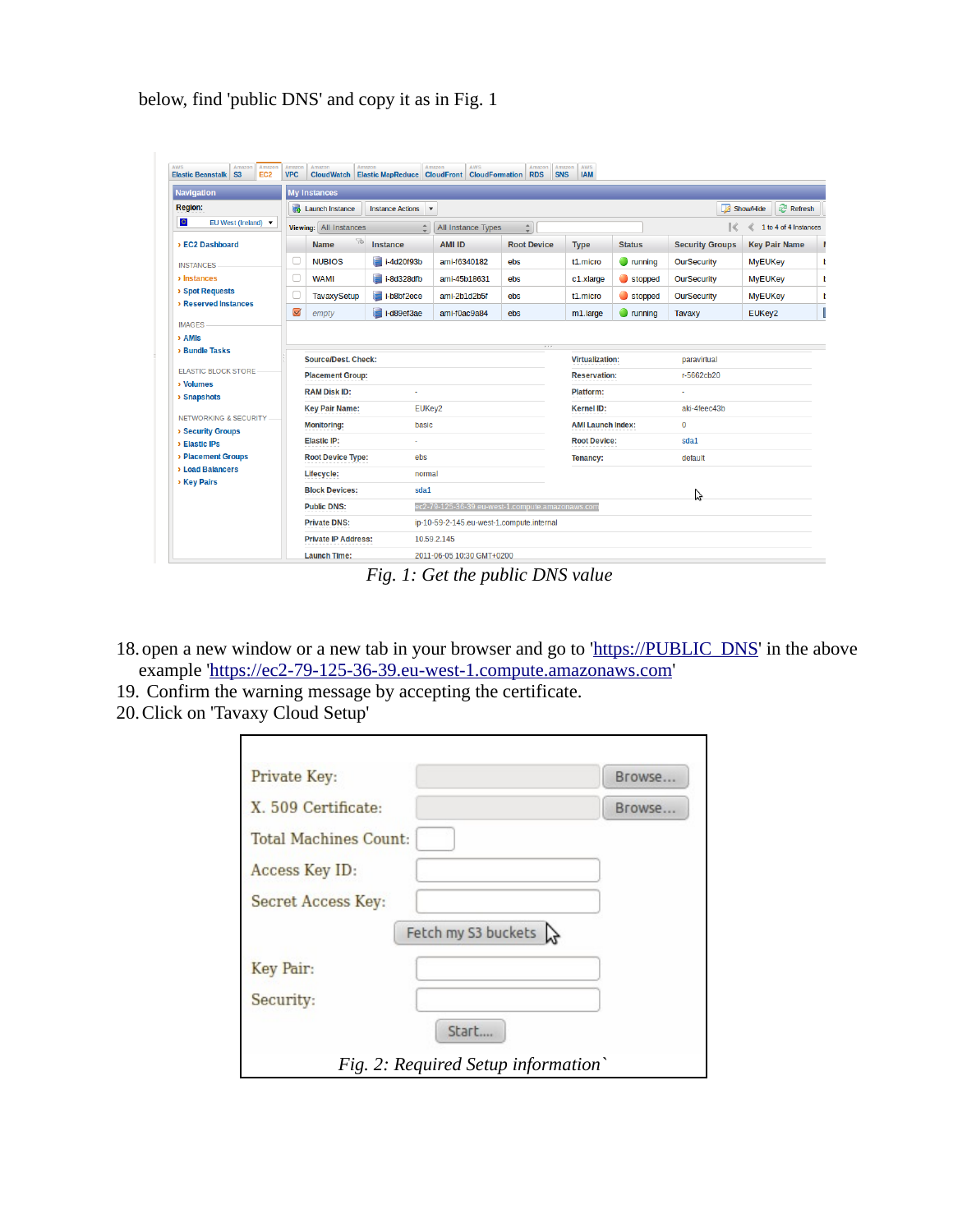- 21.You have supply the required information to able to start your cluster to be to find these information,
	- i. Click on Account from Console bar as shown in figure below:

| AWS<br>Amazon<br>Amazor<br><b>Elastic Beanstalk</b> S3<br>EC <sub>2</sub> | Amazor<br>Amazor<br><b>VPC</b>                 | Amazon                                    | CloudWatch Elastic MapReduce CloudFront CloudFormation RDS | Amazon<br>AWS                                    | Amazor             | AWS<br>Amazon<br><b>SNS</b><br><b>IAM</b> |                                         |                        |                       |  |
|---------------------------------------------------------------------------|------------------------------------------------|-------------------------------------------|------------------------------------------------------------|--------------------------------------------------|--------------------|-------------------------------------------|-----------------------------------------|------------------------|-----------------------|--|
| <b>Navigation</b>                                                         | <b>My Instances</b>                            |                                           |                                                            |                                                  | $\mathcal{V}$      |                                           |                                         |                        |                       |  |
| <b>Region:</b>                                                            | <b>Launch Instance</b>                         |                                           | <b>Instance Actions</b><br>$\overline{\phantom{a}}$        |                                                  |                    |                                           |                                         |                        | Show/Hide<br>Refresh  |  |
| $\circ$<br>EU West (Ireland) v                                            |                                                | Viewing: All Instances                    |                                                            | All Instance Types                               | ÷                  |                                           |                                         | 16                     | 1 to 4 of 4 Instances |  |
| <b>EC2 Dashboard</b>                                                      | <b>Name</b>                                    | Ŵ                                         | <b>Instance</b>                                            | <b>AMI ID</b>                                    | <b>Root Device</b> | <b>Type</b>                               | <b>Status</b>                           | <b>Security Groups</b> | <b>Key Pair Name</b>  |  |
| <b>INSTANCES</b>                                                          | Ω                                              | <b>NUBIOS</b>                             | i-4d20f93b                                                 | ami-f6340182                                     | ebs                | t1.micro                                  | $\bullet$ running                       | <b>OurSecurity</b>     | <b>MyEUKey</b>        |  |
| > Instances                                                               | o<br><b>WAMI</b>                               |                                           | i-8d328dfb                                                 | ami-45b18631                                     | ebs                | c1.xlarge                                 | stopped                                 | <b>OurSecurity</b>     | <b>MyEUKey</b>        |  |
| <b>Spot Requests</b>                                                      |                                                | TavaxySetup                               | i-b8bf2ece                                                 | ami-2b1d2b5f                                     | ebs                | t1.micro                                  | stopped                                 | OurSecurity            | <b>MyEUKey</b>        |  |
| <b>&gt; Reserved Instances</b>                                            | $\blacktriangledown$<br>empty                  |                                           | i-d89ef3ae                                                 | ami-f0ac9a84                                     | ebs                | m1.large                                  | $\blacksquare$ running                  | <b>Tavaxy</b>          | EUKey2                |  |
| <b>IMAGES</b>                                                             |                                                |                                           |                                                            |                                                  |                    |                                           |                                         |                        |                       |  |
| > AMIs                                                                    |                                                |                                           |                                                            |                                                  | $\frac{1}{2}$      |                                           |                                         |                        |                       |  |
| <b>Bundle Tasks</b>                                                       |                                                | Source/Dest, Check:                       |                                                            |                                                  |                    |                                           | <b>Virtualization:</b><br>paravirtual   |                        |                       |  |
| <b>ELASTIC BLOCK STORE</b>                                                | <b>Placement Group:</b><br><b>RAM Disk ID:</b> |                                           |                                                            |                                                  |                    |                                           | <b>Reservation:</b><br><b>Platform:</b> |                        | r-5662cb20            |  |
| <b>Volumes</b>                                                            |                                                |                                           |                                                            |                                                  |                    |                                           |                                         |                        |                       |  |
| > Snapshots                                                               |                                                | <b>Key Pair Name:</b>                     |                                                            | EUKey2                                           |                    |                                           |                                         | aki-4feec43b           |                       |  |
| <b>NETWORKING &amp; SECURITY -</b>                                        | <b>Monitoring:</b>                             |                                           |                                                            | <b>basic</b>                                     |                    |                                           | <b>AMI Launch Index:</b>                | $\Omega$               |                       |  |
| <b>Security Groups</b><br><b>Elastic IPs</b>                              | <b>Elastic IP:</b>                             |                                           | ÷.                                                         |                                                  |                    |                                           | <b>Root Device:</b>                     | sda1                   |                       |  |
| <b>Placement Groups</b>                                                   |                                                | <b>Root Device Type:</b>                  | ebs                                                        |                                                  |                    |                                           |                                         | default                |                       |  |
| <b>Load Balancers</b><br><b>&gt; Key Pairs</b>                            | Lifecycle:                                     |                                           |                                                            | normal                                           |                    |                                           |                                         |                        |                       |  |
|                                                                           |                                                | <b>Block Devices:</b>                     | sda1                                                       |                                                  |                    |                                           |                                         |                        |                       |  |
|                                                                           |                                                | <b>Public DNS:</b>                        |                                                            | ec2-79-125-36-39.eu-west-1.compute.amazonaws.com |                    |                                           |                                         |                        |                       |  |
|                                                                           | <b>Private DNS:</b>                            |                                           |                                                            | ip-10-59-2-145.eu-west-1.compute.internal        |                    |                                           |                                         |                        |                       |  |
|                                                                           |                                                | <b>Private IP Address:</b><br>10.59.2.145 |                                                            |                                                  |                    |                                           |                                         |                        |                       |  |
|                                                                           |                                                |                                           |                                                            |                                                  |                    |                                           |                                         |                        |                       |  |

ii. from the Account Page, choose 'Security Credentials'

|                                                                                                                                                                                           |                                                                                                                                                                                                                                                 |              | Sign in to the AWS Management Console<br><b>Create an AWS Account</b><br>English |                                                                                                                                                          |                |  |  |
|-------------------------------------------------------------------------------------------------------------------------------------------------------------------------------------------|-------------------------------------------------------------------------------------------------------------------------------------------------------------------------------------------------------------------------------------------------|--------------|----------------------------------------------------------------------------------|----------------------------------------------------------------------------------------------------------------------------------------------------------|----------------|--|--|
| amazon<br>web services <sup>**</sup>                                                                                                                                                      |                                                                                                                                                                                                                                                 |              | Search:                                                                          | <b>AWS Product Information</b><br>۰                                                                                                                      |                |  |  |
| $\vee$ AWS                                                                                                                                                                                | $\Psi$ Products                                                                                                                                                                                                                                 | * Developers | * Community                                                                      | $\vee$ Support                                                                                                                                           | $\vee$ Account |  |  |
| <b>Your Account</b>                                                                                                                                                                       |                                                                                                                                                                                                                                                 |              |                                                                                  |                                                                                                                                                          |                |  |  |
| > Account Activity                                                                                                                                                                        | View current charges and account activity, itemized by service and by usage type.<br>Previous months' billing statements are also available.                                                                                                    |              | <b>Payment Method</b>                                                            | View and edit current payment method, as well as add new payment methods.                                                                                |                |  |  |
| <b>J</b> Usage Reports<br>Download usage reports for each service you are subscribed to. Reports can be<br>customized by specifying usage types, timeframe, service operations, and more. |                                                                                                                                                                                                                                                 |              | <b>Consolidated Billing</b><br>volume tiers.                                     | Receive one bill for multiple AWS Accounts, with cost breakdowns for each<br>account. Usage is combined, enabling you to more quickly reach lower-priced |                |  |  |
| Security Credentials                                                                                                                                                                      | Amazon Web Services uses access identifiers to authenticate requests to AWS<br>and to identify the sender of a request. Three types of identifiers are available: (1)<br>AWS Access Key Identifiers, (2) X.509 Certificates, and (3) Key pairs. |              | within your AWS Account.                                                         | > AWS Identity and Access Management<br>Create multiple Users and manage the permissions for each of these Users                                         |                |  |  |
| > Personal Information                                                                                                                                                                    | View and edit personal contact information, such as address and phone number.<br>Set communication preferences for email subscriptions.                                                                                                         |              | > AWS Management Console                                                         | Access and manage AWS Infrastructure Web Services through our web-based,<br>point-and-click, graphical user interface.                                   |                |  |  |
|                                                                                                                                                                                           |                                                                                                                                                                                                                                                 |              | <b>DevPay Activity</b><br>Amazon DevPay products.                                | View revenue and costs for your Amazon DevPay products. Manage your                                                                                      |                |  |  |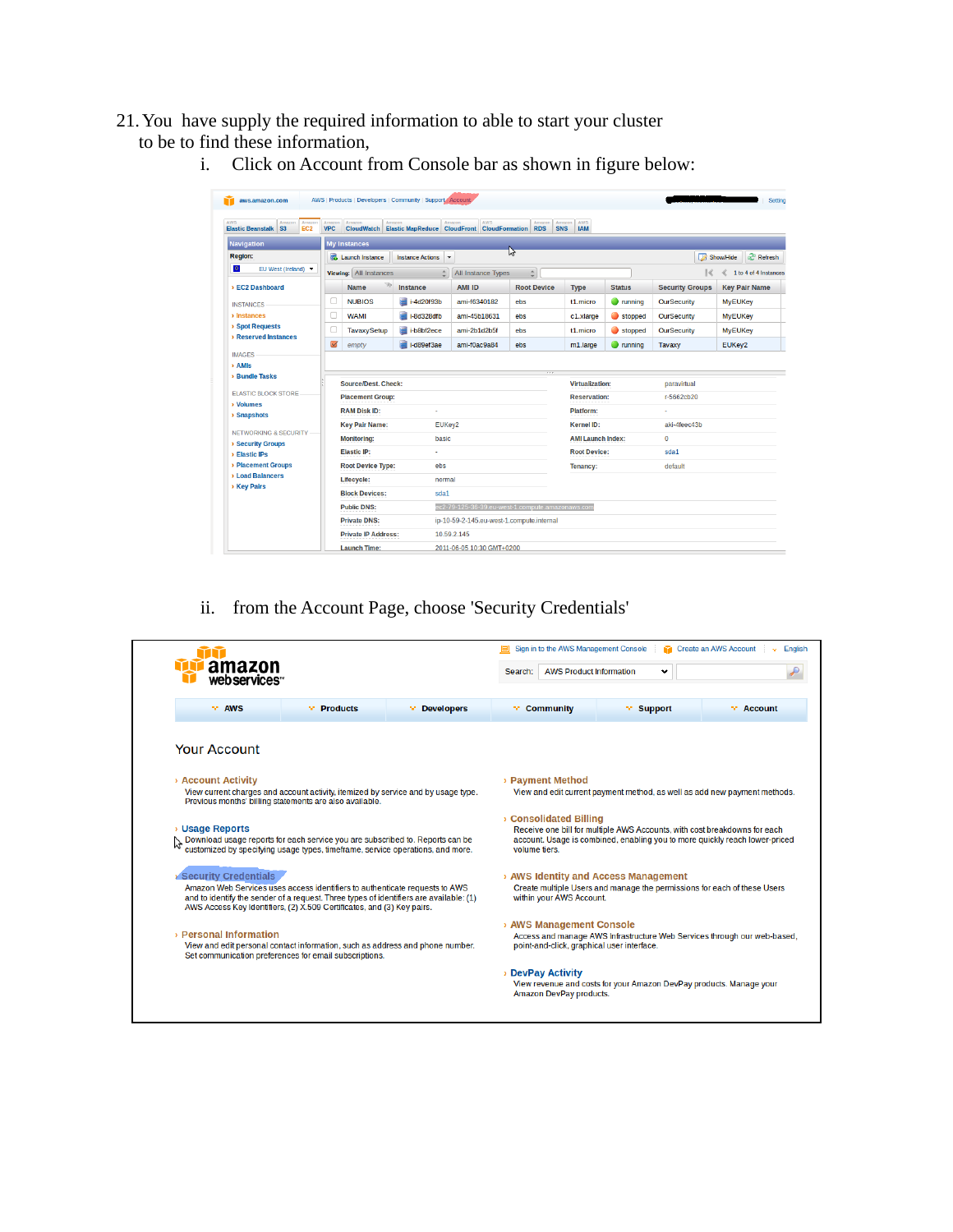- a. to get Private Key and X.509 certificate (required to start/terminate machines) are file found:
	- i. From X509 Certificate tab, click on create new certificate file

**Access Credentials** 

There are three types of access credentials used to authenticate your requests to AWS services: (a) access keys, (b) X.509 certificates, and (c) key pairs. Each access credential type is explained below.



ii. Download 'Private Key' and 'X. 509 Certificate'.



- b. Access Key ID and and secret Access Key (required for S3):
	- i. Go to 'Access Keys' tab
	- ii. Copy your 'Access Key ID' or create a new one.
	- iii. Click the 'show' under 'Secret Access Key' to get the Access Key

#### **Access Credentials**

There are three types of access credentials used to authenticate your requests to AWS services: (a) access keys, (b) X.509 certificates, and (c) key pairs. Each access credential type is explained below.

| Access Keys                                                                                                                                                                                          | <b>Key Pairs</b><br>X.509 Certificates |                          |                        |  |  |  |  |  |
|------------------------------------------------------------------------------------------------------------------------------------------------------------------------------------------------------|----------------------------------------|--------------------------|------------------------|--|--|--|--|--|
| Use access keys to make secure REST or Query protocol requests to any AWS service API. We create one for you when your<br>account is created - see your access key below.<br><b>Your Access Keys</b> |                                        |                          |                        |  |  |  |  |  |
| <b>Created</b>                                                                                                                                                                                       | <b>Access Key ID</b>                   | <b>Secret Access Key</b> | <b>Status</b>          |  |  |  |  |  |
| December 5, 2010                                                                                                                                                                                     | AKIAJA47K6VIFCTHGNOA                   | Show                     | Active (Make Inactive) |  |  |  |  |  |
| March 21, 2011                                                                                                                                                                                       | AKIAJ3MRXRVN7EJTJYWA                   | Show                     | Active (Make Inactive) |  |  |  |  |  |
|                                                                                                                                                                                                      |                                        |                          |                        |  |  |  |  |  |